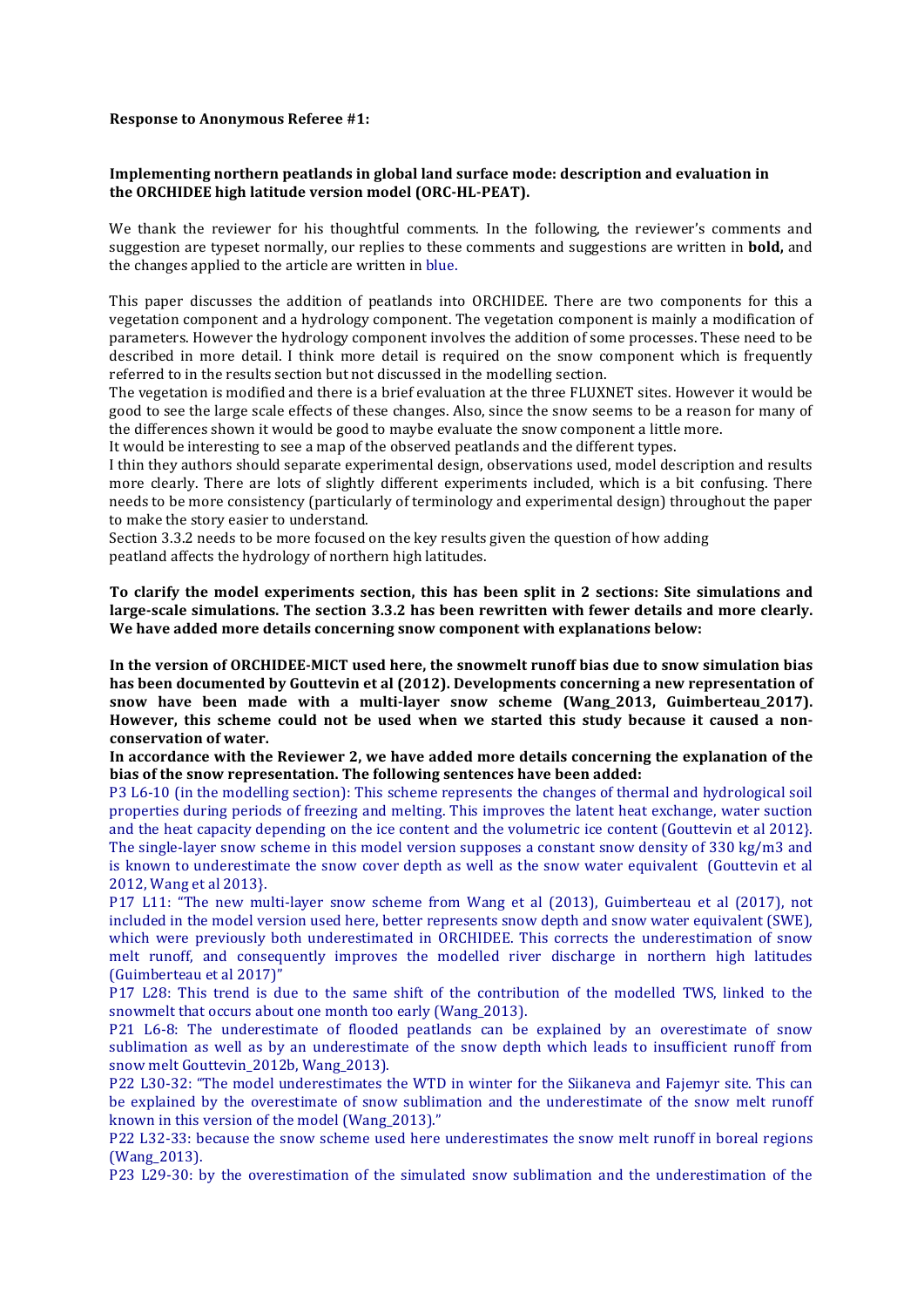snow water equivalent in this version of the model (Wang\_2013, Gouttevin\_2012).

## **Minor comments**

P2.L5 "The characteristics..." - sentence needs re writing.

Peatlands have specific properties concerning vegetation, hydrology as well as carbon.

P3. L14 What is the depth of the soil column and the approximate layer thicknesses?

## This information has been added L20 P3:

The transport of water in the soil is described by the 11-layer scheme of (DeRosnay et al 1999). The thickness of each layer increases geometrically with depth, from 1 mm in the top-soil to 1 m thickness at the standard 2 m total depth. Heat diffusion and moisture transport is calculated between each soil layer.

P3. Section 2.2 - Paragraph 1 needs to go later. The first part of the section should discuss the site simulations, then the next part the large scale simulations. These should be more clearly separated.

In addition and maybe more importantly, there is no experimental design for the large scale simulations despite several different experiments being included later.

The first part of the section explains the experimental design for large scale simulations. This has **been put at the end of the section with the following introductory sentence:** 

The impact of the inclusion of peatland in the model has been studied at large spatial scales, considering all northern peatlands above 45° North.

P3. L1 There is no discussion of how the soil respiration is calculated used for the NEE.

It is unfortunately unclear to us what section this comment refers to.

P6. L30 What hydraulic properties are used for peat soils?

We have tested peatland-specific van Genuchten parameters as given in Table 1. We therefore **write:**

P7 L31-32: We aimed at improving the representation the hydraulic properties of relevant large-scale peat soils by using appropriate Van Genuchten parameters of organic peat soils as described in Table 1.

However, the hydraulic properties used in the model are unique for each grid cell, and the value used is based on the dominant mineral soil present in the cell. Therefore the hydraulic properties adapted for organic soils are not applied.

P7. L3 - How much runoff from the other PFT soil columns?

All the runoff is reinfiltrated into the peat soils. When this rate is too high, the runoff occurs in the next time step of the model with the column of soil of peatlands. Revised article:

P8 L2: To represent these processes, we choose to infiltrate into the soil column of peatlands the entire runoff generated in the non-peatlands tiles of the same grid box at the same time step.

P7. L7 How is the drainage blocked?

The flux of water at the bottom of the layer has been set to zero. This has been added to this **sentence:**

P8 L7-8: To prevent water lost by the drainage, we choose to block the deep drainage at the deepest soil layer, with applying a zero-flux of the bottom drainage, because peatlands usually have no deep drainage.

P7. Is there an equation or two that can be included to show how the hydrology was modified? **We have added two equations in the section 2.3.3:** 

P8 L8: with applying a zero-flux of the bottom drainage  $(q_N=0)$ 

P8 L17-20: The water supply  $W_{\text{subly}}$  of peat soils is summarised in the equation (Eq),  $T_F$  is the throughfall,  $S_{\text{runoff}}$  the runoff coming from non-peat soils and  $R_{\text{stagnant}}$ , the water from the reservoir.  $W_{\text{supply}} = T_F + S_{\text{runoff}} + R_{\text{stagnant}}$ 

Fig 1. What is the depth of the soil?

The depth of the soil is 2 m as diagnosed in the standard configuration of ORCHIDEE. This information has been added in the caption of the Figure.

P8. L1- Please rephrase this first sentence.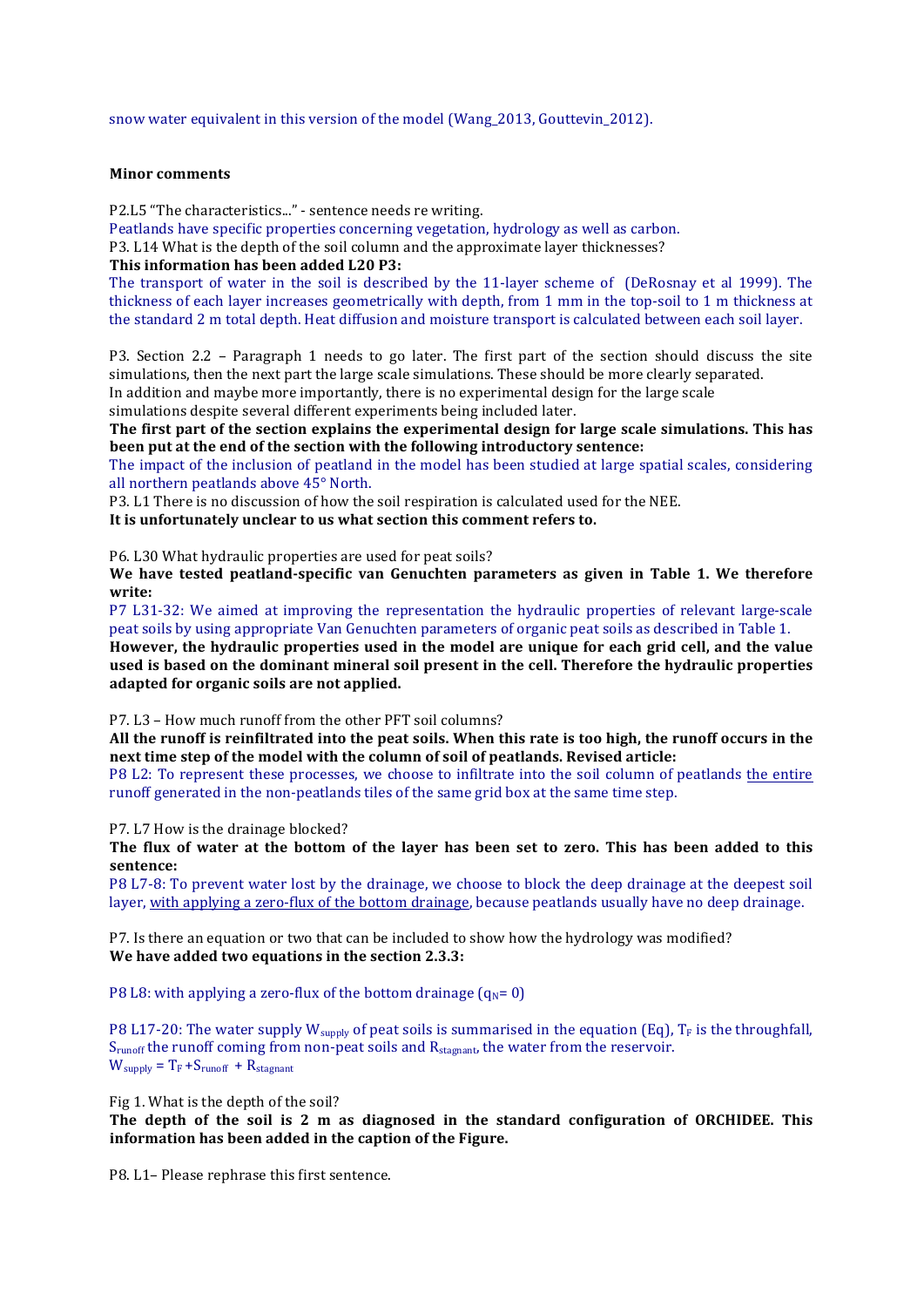### **This sentence has been modified:**

P9 L7: Peatland soils are flooded for part of the year, which leads to a vegetation saturated with water during this time.

P8, L13 - any tests of the calibration of R for other sites? Maybe more details? We have added in Fig 1b the turbulent latent heat flux for the Siikaneva site in accordance with the comments of the other reviewer.

Fig 2. Looks a bit weird. In terms of the x-axis – there seems to be two days in a month. Results look very comparable though! The peatland pft has made a good change To improve the readibility, we have chosen to plot the diurnal cycle with a 10-day running mean filter. In fact, there is on average 3 composite diurnal cycles per month.

Fig 2. Do the observed NEE represent 100% peatland? We consider peatland sites to be composed only by peatlands.

P9. L19. This says despite the missing processes we are getting the right answers? Surely this is unexpected?

Good point, the idea here is to show that it is almost sufficient to represent quite well the WTD. This can be due by a low water supply from runoff.

**This has been changed as following:** Model results for the minerotrophic sites (Degero and Siikaneva) show that the water supply from precipitation only is almost enough to reproduce the observed water table position.

P9. L22. Now it says Degero WTD is underestimated.....

This has been changed as following:

Results from the Degero fens site slightly underestimate the WTD during the summer. This small bias...

Fig 3. Does Degero really have no winter precipitation? Maybe it is just too small to see? The axes could be adjusted? **Yes, the winter precipitation of Degero is not zero but very small. The axis have been chosen to be optimised for the 3 sites.**

Fig 3. I think these WTD results look pretty good for the summer. I think the winter differences need clear justification, see next comment.

Fig 3. Does the standard version of ORCHIDEE simulate a water table depth? If it does it would be good to see how the improved representation of peatland affects this.

The standard version of ORCHIDEE does not simulate a water table depth. This water table depth can be used only for wetland areas since the standard depth of soil is 2 m. We have added the calculation of the WTD for peatlands. In the case of peat soils, the drainage flux at the bottom of the soil has been blocked since there is no deep drainage in peat. See sentence **P8** L7-8.

P10. L2. We have learned very little about snow up to now. Why can't the infiltration of snow occur? Good point, this occurs when the soil is frozen. This sentence has been modified as follows: P11 L3: Since infiltration of snowfall is blocked when the soil is frozen, the water content is underestimated.

Fig 4. How does this compare with observations?

Due to the lack of large-scale information on the distinction between peatland types, we have chosen to create a map in order to discern minerotrophic to ombrotrophic hydrological behaviour. The distinction between the type of peatlands could be made only with peatlands site. **We have added this information P11 L17-18:** 

P11 L17-18: Since we cannot separate bogs and fens at the spatial scales relevant here, we consider in the model that all peatlands are fed by runoff. Due to the lack of large-scale information on the distinction between peatland types, we have chosen to create a map in order to discern the hydrological behaviour of the different type of peatlands. Due to the lack of large-scale information on the distinction between peatland types, we have chosen to create this map in order to discern the hydrological behaviour of the different types of peatlands.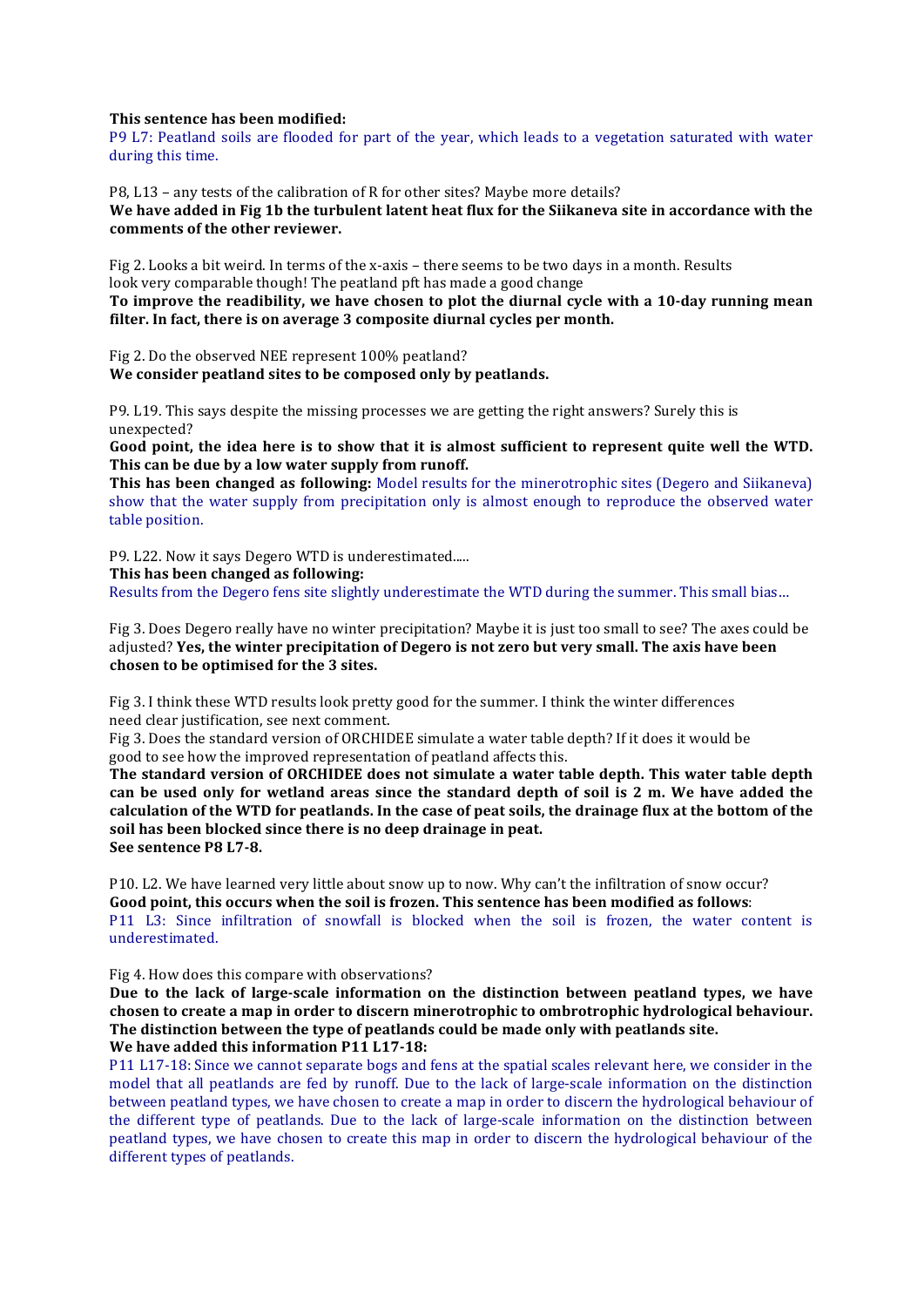Fig 5. How much does lack of snow infiltration affect things?

# To quantify the lack of snow infiltration, this study would need to be again evaluated with a version of the model that includes the new snow scheme. This is unfortunately beyond the scope of **this study.**

Section  $3.2$  This is a long section. Maybe I am missing the point but it seems to be telling us that minerotrophic peatlands are more sensitive to precipitation than ombrotrophic peatlands. This is expected? Is it the ability of the model to determine the difference between the two the novel result here? How much is this affected by the lack of representation of snow infiltration? It would be good to explicitly state the usefulness of these results for other applications.

**Peatlands** are very sensitive to precipitation. However, minerotrophic peatlands receive both direct precipitation and runoff, which indirectly depends on the precipitation of surrounding **environments.** This additional factor lets us suggest that minerotrophic fen could be more sensitive to precipitation. The lack of the representation of snow infiltration here could enhance an underestimation of peatlands considered as ombrotrophic bogs.

**This has been added in the section:** Moreover, the total area of ombrotrophic bogs can be underestimated due to the lack of the snowmelt runoff in the version of the model (Wang et al  $2013$ , Gouttevin 2012?).

### P13. L10 This first paragraph is model description.

First paragraph: The transport scheme of ORCHIDEE (Ngo-Duc et al., 2005) stores the water from **the runoff and the drainage in 3 reservoirs with different residence times. Since the** implementation of the peatlands in the model leads to the redirection of runoff from the other soil columns to the peat soils, one might expect some impact on the simulated river discharge. This impact is evaluated here for the Ob basin, which represents one of the largest boreal basins (above **45°** N). This watershed is located in abundant peatland areas, particularly north of 60 N. Although **the average percentage of peatlands remains less than 10% per grid cell at 0.5° resolution, more than half of the grid cells have a non-zero fraction of peatlands. Above 60° N, peatlands are present** on more than 96% of the grid points of the Ob basin.

The first sentence has been moved to model description of ORCHIDEE.

This paragraph has been modified and added to model experiments. Revised version:

The impact of peatland on the river discharge has been evaluated for different catchments. Here, we present the results with the Ob basin, which represents one of the largest boreal basins above  $45^{\circ}$  N. This watershed is located in abundant peatland areas, particularly north of 60N. Although the average percentage of peatlands remains less than 10% per grid cell at 0.5° resolution, more than half of the grid cells have a non-zero fraction of peatlands. Polewards of  $60^{\circ}$  N, peatlands are present on more than  $96\%$ of the grid points of the Ob basin.

# **This sentence has been added to the second (becomes first) paragraph of the section 3.3.1:**

The implementation of the peatlands in the model leads to the redirection of runoff from the other soil columns to the peat soils. Here, we evaluate its impact on the simulated river discharge.

Fig 7. These subplots need a title. STD runoff is missing. **This change has been made in the Figure** 

Fig 7. there is an interesting timing difference on the peaks between the observations and the model. It is unclear to us what this remark refers to. We see a maximum in June in both cases.

#### P14.  $L1 - Why$  is the STD version not the HL version aha it is (confusing!)?

To avoid confusion ORCHIDEE-HL has been added in the caption of Fig 7 and in following sentence: The standard simulation (STD) corresponds to the version of ORCHIDEE-HL which includes soil freezing \citep{Gouttevin\_2012} and excludes the peatland scheme.

P14. L3. This is the first time PEAT-LOWET has been introduced. It needs to go in the experimental design.

**Thank you. This has been added in the hydrological processes section 2.3.3:** 

In this study, we made two peatlands simulations: The first one, referred to as PEAT-LOWET in the following, includes the resistance to evaporation. In the second one, referred to as PEAT, no such resistance is applied.

P14. L6 to P15. L5. This information can also go in the experimental design.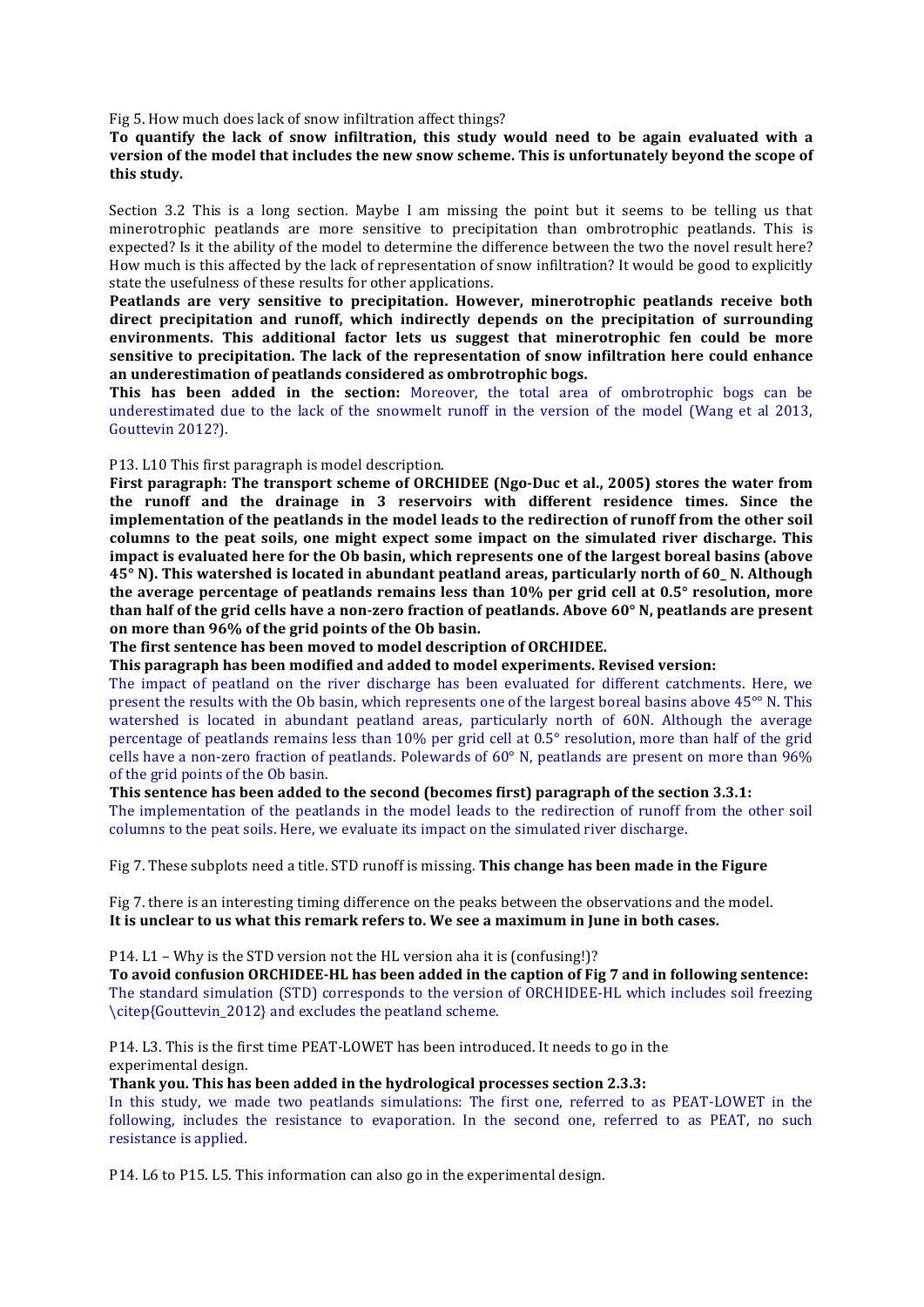# The first paragraph has been moved in the model experiments.

The GRDC observations is remind in the section as following:

P16 L6: The GRDC (Fekete et al 1999) observed river discharge is shown as a dotted red line in Fig. 7a.

P15. L30 GRACE should be discussed earlier in a "materials and methods" section. This paragraph has been moved in the model experiments section.

Fig 8 – What is HIGHLAT representative of – is this the same as STD? GRACE needs to be the same in each subplot. What do we learn from Fig 8a?

**The term HIGHLAT has been added in the caption:** variations of latitudes over 45° N (HIGHLAT). **The importance of snow in TWS is shown in Fig 8a:** In the model, the accumulation of snow represents three-quarters of the total increase of TWS north of  $45^{\circ}$  N between Autumn and Spring.

Fig 8. Do we learn anything from such a long time series or would a climatology for 1 year be better?

**The long time series study was shown to avoid wrong conclusions due to an atypical year.** 

P16. L4 We have no "top panel" in fig 8. This has been changed with adding a, b and c in the Figure.

Fig 9. I don't understand the units?

The units correspond to the peatland area (km2) per grid cell of 0.5° resolution. This has been **added in the caption:** Extent of flooded areas (in km<sup>2</sup>) for each 0.5° grid cell...

Section  $3.4$  In section  $3.2$  there is quite a discussion of bog vs fen. Can this be referred back to in this section? How well does the model represent the flooded areas of bog vs fen? This would tie the relevant sections together.

In the map, the flooded peatlands in summer are located in regions defined as bogs (because of the definition which say that WTD is <30 cm). This has been added P20 L15:

The flooded peatlands areas coincide with the regions defined as ombrotrophic bogs (Fig. 4b). This can be explained by the definition of the bogs we used, that is, where their WTD does not exceed 30 cm depth for at least 4 consecutive months.

Fig 10 – it seems the differences in timing in Figure 10 are caused by the snow. It might be good to show some snow results to demonstrate this? This is unfortunately not possible to demonstrate this. This study has started when the new snow scheme in ORCHIDEE was not implemented yet. A demonstration such this one requires to merge the peatlands scheme development in a version **that includes the new snow scheme.**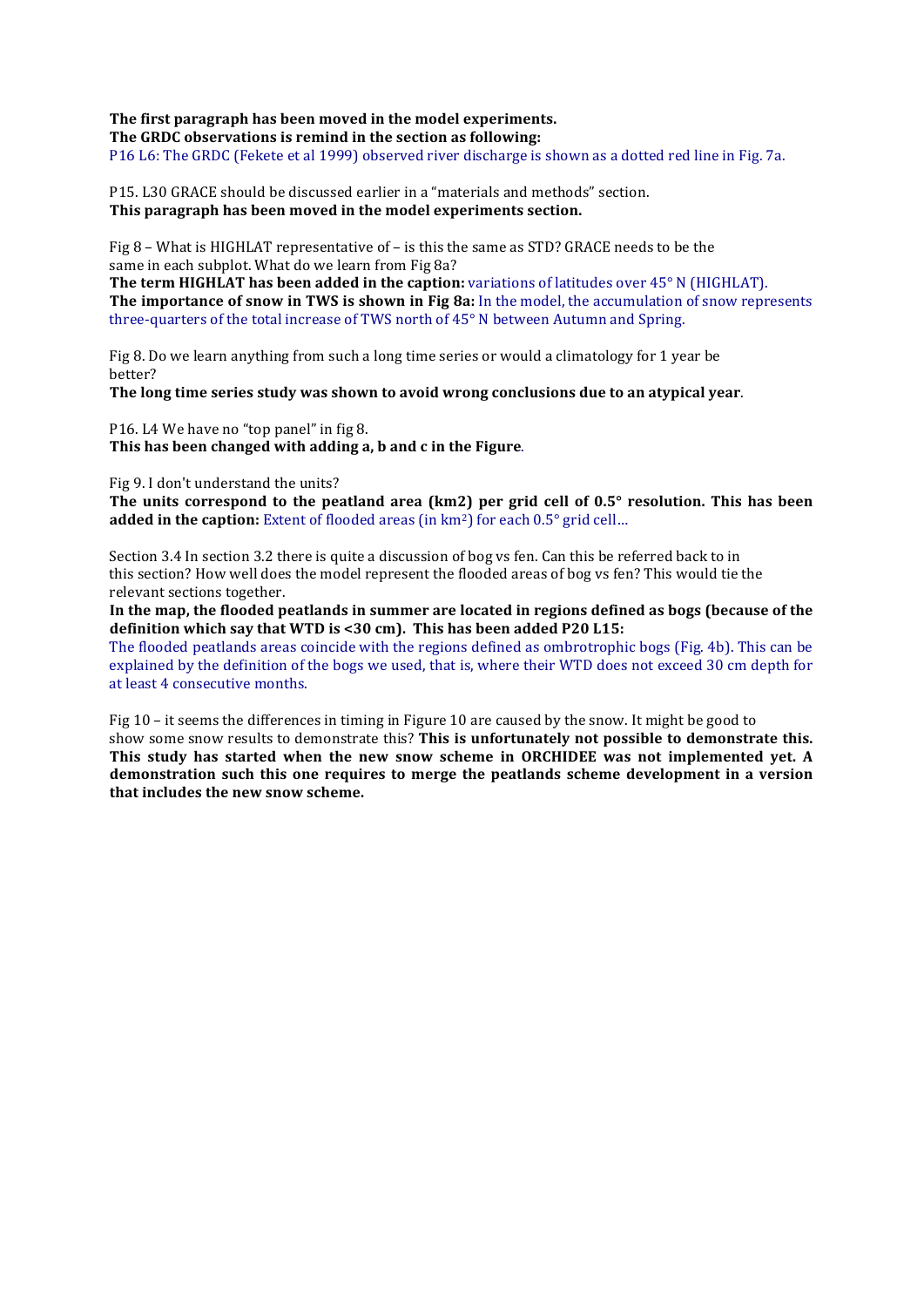#### **Response to Anonymous Referee #2**

Received and published: 1 March 2018

We thank the reviewer for his thoughtful comments. In the following, the reviewer's comments and suggestion are typeset normally, our replies to these comments and suggestions are written in **bold**, and the changes applied to the article are written in blue.

Thank you for the opportunity to review the paper by Largeron et al.

I believe the paper is worthy of publication once all the referee comments have been addressed to the satisfaction of the Editor. Largeron et al. added a fixed grid cell fraction to represent northern peatlands to ORCHIDEE. They then evaluated the impact of this new set of processes at site and regional scale. In general, the arguments are quite convincing, but I feel they could be made much more solid with the addition of some extra information (detailed below), and a little extra analysis. For I feel that this lack of detail in certain key places is the main drawback of the paper. I have chosen to divide my comments into General and Specific categories in the following. The comments below refer, where possible, to specific pages and lines or ranges of lines. I'm looking forward to reading a revised version.

General Comments and Questions

——————————

1. The problems with the treatment of snow sublimation, mentioned in many places throughout the text, is vital to be able to understand and trust the results shown here. Please provide more detail.

In the version of ORCHIDEE-MICT used here, the snowmelt runoff bias due to snow simulation bias has been documented by Gouttevin et al (2012). Developments concerning a new representation of snow have been made with a multi-layer snow scheme (Wang\_2013, Guimberteau\_2017). However, this scheme could not be used when we started this study because it caused a non**conservation of water.**

**These explanations have been added in P15 L24 and P17 L4 as specified in specific comments. Added also In:**

P3 L6-10 (in the modelling section): This scheme represents the changes of thermal and hydrological soil properties during periods of freezing and melting. This improves the latent heat exchange, water suction and the heat capacity depending on the ice content and the volumetric ice content (Gouttevin et al 2012). The single-layer snow scheme in this model version supposes a constant snow density of 330 kg/m3 and is known to underestimate the snow cover depth as well as the snow water equivalent (Gouttevin et al 2012, Wang et al 2013}.

P17 L28: This trend is due to the same shift of the contribution of the modelled TWS, linked to the snowmelt that occurs about one month too early (Wang 2013).

P21 L6-8: The underestimate of flooded peatlands can be explained by an overestimate of snow sublimation as well as by an underestimate of the snow depth which leads to insufficient runoff from snow melt \citep{(Gouttevin\_2012b, Wang\_2013).

P22 L30-32: "The model underestimates the WTD in winter for the Siikaneva and Fajemyr site. This can be explained by the overestimate of snow sublimation and the underestimate of the snow melt runoff known in this version of the model (Wang  $2013$ )."

P22 L32-33: because the snow scheme used here underestimates the snow melt runoff in boreal regions (Wang\_2013).

P23 L29-30: by the overestimation of the simulated snow sublimation and the underestimation of the snow water equivalent in this version of the model (Wang\_2013, Gouttevin\_2012).

2. How are the peatland fractions of the cells parameterized? You mention that they have a texture, but is this the same as the remaining fraction of the cell, i.e. more representative of mineral soils? What is the porosity? What is the depth of the bucket? How is evaporation treated?

The fractions of peatlands are inserted in the vegetation map of ORCHIDEE based on the peatland map of Yu et al. Concerning the properties of the soil, we have determined the properties of **peatlands based on Letts et al 2000. However, the texture of organic soils that characterizes peat has not been taken into account since this version of ORCHIDEE used the dominant texture based** on FAO. Therefore, peatland-specific textural parameters are applied only where peatlands are **dominant.** The depth of the soil is 2m and split in 11-layers (De Rosnay et al 1999). The water **balance is calculated for each type of soil where the evaporation of the peatlands soils is treated as a** function of the soil moisture of the peatlands soils only. We then used a resistance factor R to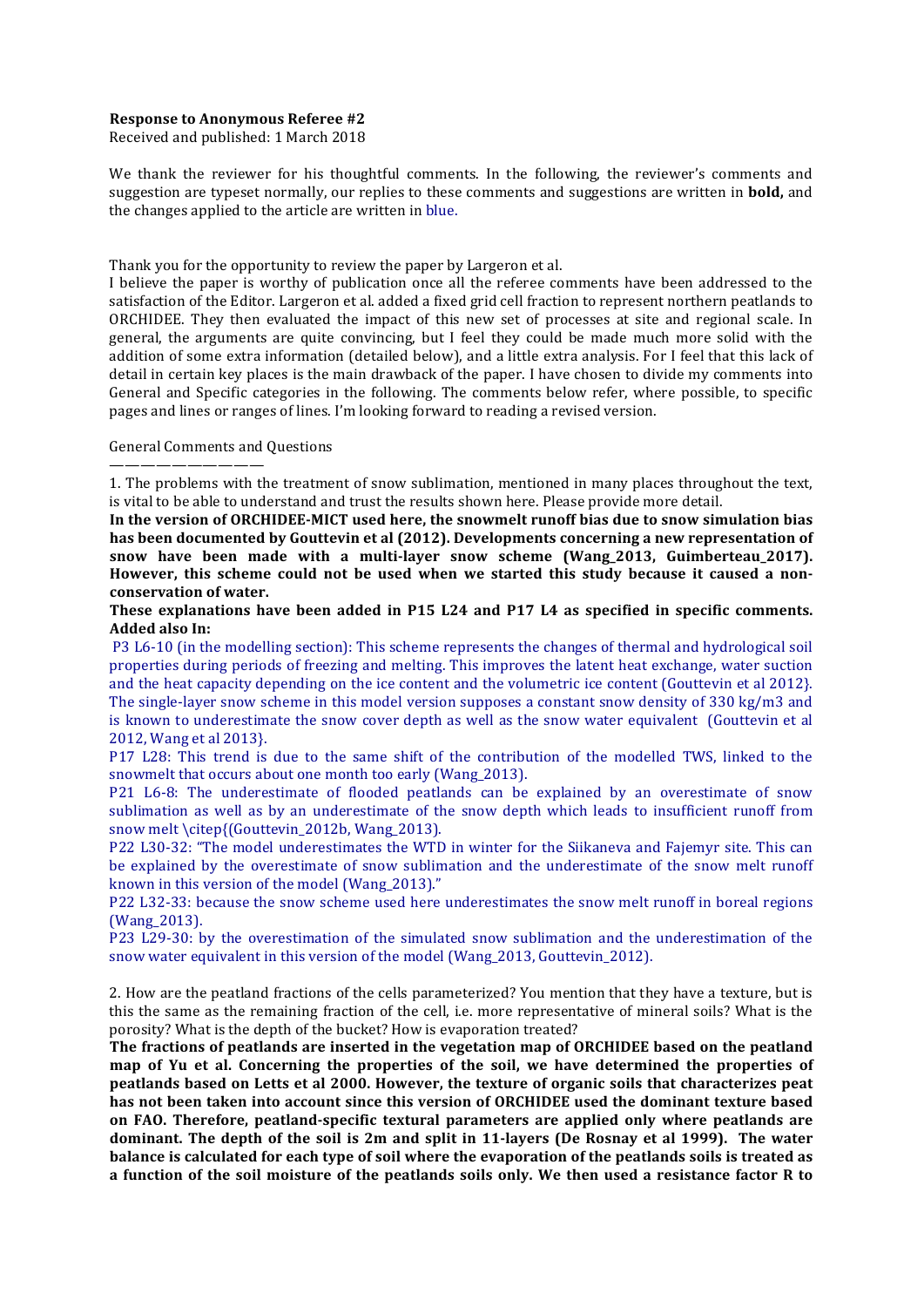**reduce evaporation for peatlands soils to counterbalance the fact that the (assumed) water holding capacity and infiltration of mineral soils used in the model for peat is lower than the one of** actual peat soils and that the ability of mosses to retain water is not represented.

**This** explanation is described in the model description in section 2.1 as following (the sentence added is written in bold):

The transport of water in the soil is described by the 11-layers scheme of (DeRosnay et al 1999), where the layer thickness of each layer is increasing with depth, from 1 mm to 1 m depth with the **standard 2** m total depth scheme. The heat and moisture transport is calculated between each soil layer. The water balance of the soil is defined separately as a function of class of vegetation and clustered for bare soil, trees and grasses. Each of these three soil types has a separate water balance. The fraction of the area of each soil type is calculated as a function of the fraction of the area of the corresponding PFT. However, the soil porosity is defined only as a function of the dominant soil texture in the grid cell, based on textural classification data from the global Food and Agriculture Organization map (FAO, 1978). Only one soil parameter is defined per grid cell, which describes hydraulic conductivity, residual and saturated water content as well as the Van Genuchten parameters, which describe the hydrological properties of the soil. »

In order to clarify this in the paper we have added the following sentence to remind this in the **hydrological processes section of peatlands:**

P7 L3-6: "This leads to a separation of the water balance of peatlands soils that is crucial to represent the water content of these soils. The calculation of evaporation is therefore separated for these soils, where an adjustment can subsequently counterbalance the non-representation of the mosses often present in these environments, which have a significant capacity to retain water."

3. For the FLUXNET site evaluation: how was the WFDEI forcing combined with the climate at the site? What were the other components of the  $C$  flux, e.g. GPP, and do they compare to site observations? For the site evaluation, flux tower meteorology is used to prescribe precipitation to the model. **However other meteorological forcing (wind, air humidity, pressure...) comes from WFDEI. The observed eddy covariane NEE flux is then compared to modelled NEE at each sites. This sentence has been modified as following:** (P4 L27-29)

The site evaluation was performed using WFDEI meteorological forcing at the  $0.5^{\circ}$  grid cell containing each site, excepted for precipitation that was prescribed from flux tower observations (FLUXNET data).

4. Maps: Can you provide a map of your peatland fractions, described in Sec 2.3.1, or combine it with Fig. 4? Can you highlight the Ob catchment on Fig. 4?

In the Fig 4 are represented all the grid cells where the fraction of peatland is greater than zero. A map of the fraction of peatland is added in Figure 4 with a highlight over the Ob catchment with **the following title:** (a) map of peatlands fraction inserted in the model vegetation map at 0.5° resolution. The red domain highlights the Ob catchment.

**Added in the text:** P5 L21 peatland map... in order to obtain a fraction of peatland fpeat Yu for each grid cell as shown in Fig.  $4(a)$ . P14 L7: This impact is evaluated here for the Ob basin (represented in red in Fig. 4a)

5. Productivity and decomposition: you reduce Vcmax based on Degerö observations, but how is the regional GPP affected by this change? Was the ORCHIDEE decomposition changed too? A lot of effort is put into a study of the effects on the regional water balance, but how do these peatland changes alter the regional C balance and fluxes? How does the peatland vegetation behave, e.g. in terms of LAI, NPP, biomass etc.?

Good point. Yes, we have applied a lower decomposition of active carbon for peatlands soils based on the soil moisture of the peatlands soils.

This paper has mainly focused on the hydrological effects of peatland and the changes made to carbon were not described in this paper. Another study has further improved the carbon budget of **peat based with additional adaption of the peat hydrology described in our study (Oiu et al 2018).** 

6. Little mention is made of the effect of the soil freezing and thawing processes. E.g. I suspect that the active layer depth is greater in your peatland cells than in reality, if the texture you use corresponds to mineral soils.

The active layer thickness is reduced with organic soils compared to mineral soils. Unfortunately, this mechanism is not accounted for in our model.

7. Section 3.2. Did you force the model with precip and NO runoff first in order to identify bogs and fens?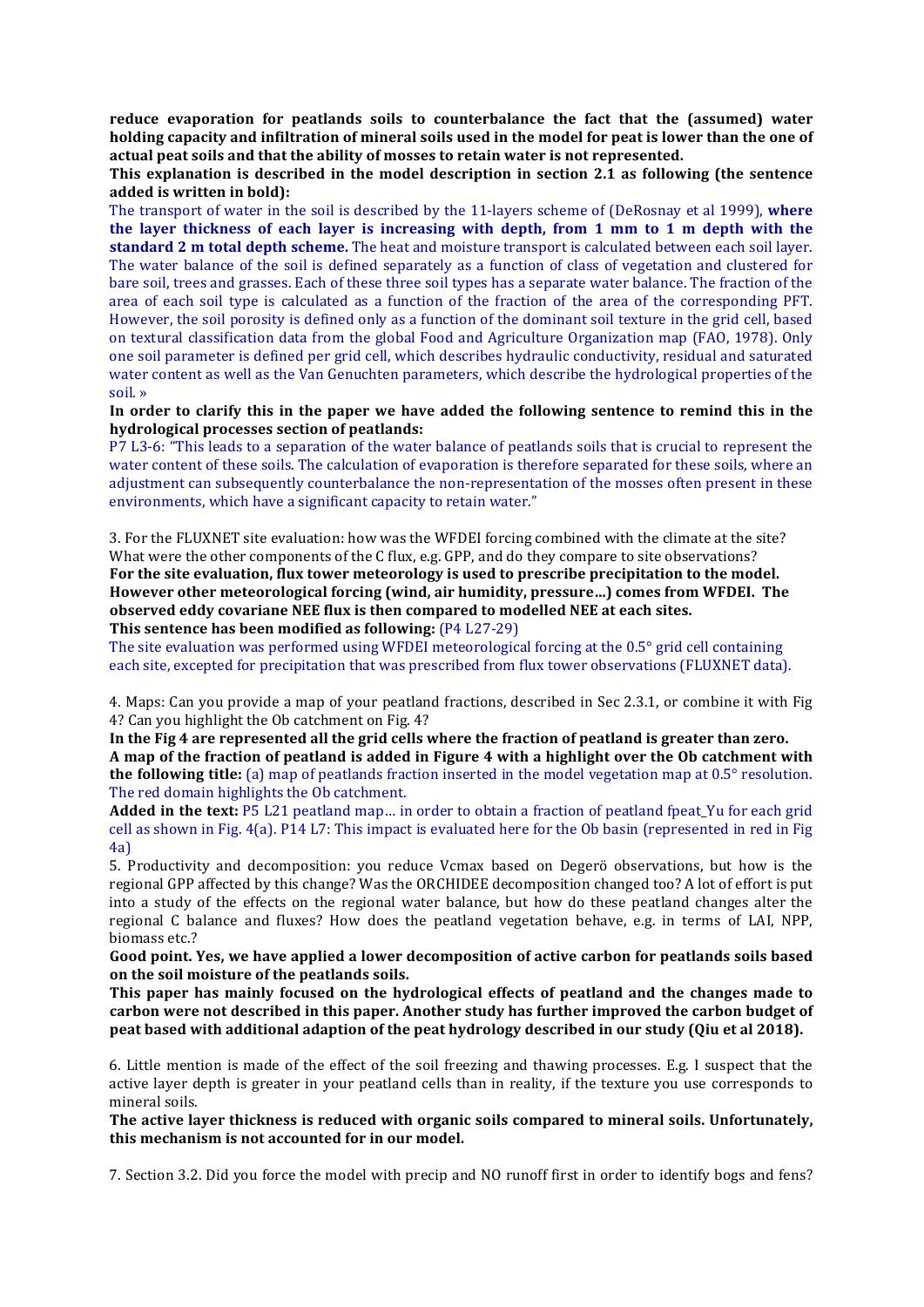After that, runoff transfer is switched off in cells with bogs? Please clarify. **Yes, that is right.** 

To model bogs we made a simulation switching OFF runoff transfer from other PFTs and defined **peat in a grid cell as bog if the water table in this grid cell was not deeper than 30 cm for at least 4 consecutive months.** After that simulation, we switched OFF runoff transfer for all bogs and other **peat grid cells are defined as fen.** 

# This has been added in the corresponding paragraph as presented below:

"We modelled ombrotrophic bogs, i.e. peatland fed only by rainfall that do not receive input from other soil columns, in two steps. First, we made a simulation switching off runoff transfer from other PFTs and defined peat in a grid cell as ombrotrophic bog if the water table in this grid cell was not deeper than 30 cm (in accordance with observations \citep{Booth  $2005$ }) for at least 4 consecutive months in the mean year, for the 1990-2010 period. After that simulation, we continued to switch off runoff transfer for all ombrotrophic bogs, while the water balance of all other peat grid cells defined as minerotrophic fen is simulated with runoff transfer being switched on. Usually the ombrotrophic bog condition tends to be fulfilled between January and April."

8. Discussion. Can this approach be used to represent tropical wetlands? What is needed to do so? How about seasonally inundated wetlands? Will you add a CH4 submodel?

**This** approach may possibly be used for tropical peat but its limitation is that runoff is only received from PFT in the same grid. If a tropical peat system is connected to large-scale hydrological network with water routing connecting grid-cells, then our approach cannot be used. However, the validation and the evaluation have been done only at high latitudes and would need to be studied for tropical wetlands. This model might be better for tropical wetlands since there are no issues related to snow. However, the reduction of the evaporation might be not adapted for **tropical conditions.** We have adapted the model of methane emission from Walter et al 2001, which is very sensitive to the variation of WTD. The results concerning methane emission are not **presented in this study.** 

# This paragraph has been added at the end of the discussion:

This approach may possibly be used for tropical peatlands but its limitation is that runoff is only received from PFT in the same grid. If a tropical peat system is connected to large-scale hydrological network with water routing connecting grid-cells, then our approach cannot be used. Moreover, this would need to be evaluated for tropical peatlands.

We have added a CH4 sub-model adapted for peatlands, which takes into account the variation of the WTD. This has been made from the flux density model of Walter et al 2001 and the reintroduction of this model with simplification from Ringeval et al 2010.

To explain this we have added the following sentence:

P21 L7-10: For this, an adaptation of the CH4 sub-model for flooded wetlands by (Ringeval et al 2010) has been implemented which takes into account the variations of WTD. It is based on the methane flux density model of Walter et al 2001 and used to evaluate the methane emission from peatlands as described in this study (Largeron, 2016). However, the methods and results of the methane emission are not shown in this paper.

9. Language: Finally, please consider getting a native English speaker to go through your paper before it is published. The language is mostly fine, but there are quite a few places where the readability and grammar could be improved. I have identified some, but not all, below.

Specific Comments ——-

Page 1: Line 3. The sentence "These are considered..." doesn't make sense. "These" are peatlands. These peatlands are represented as a new Plant Functional Types (PFT) Line 9. "at" or "for" instead of "according to" at different spatial and temporal scales P2: L3. Sentence "Moreover, ...." is too general, and anyway seems out of place here. **This sentence has been deleted**

L11. Same thing for "Peatlands..." This has been deleted

L15. Remove "a large" : This has been deleted in the text.

L30. "peatland density" **This has been changed in the text.** 

# P3: L4. "MICT" ??? ORCHIDEE-MICT used here is a preliminary version of Guimberteau et al 2017} This has been clarified in the text.

L5. "latitude" L30. "as" to "to" **changed in the text.** 

P4: L6. I suggest: "... with site measurements from the FLUXNET ..." This has been changed in the text.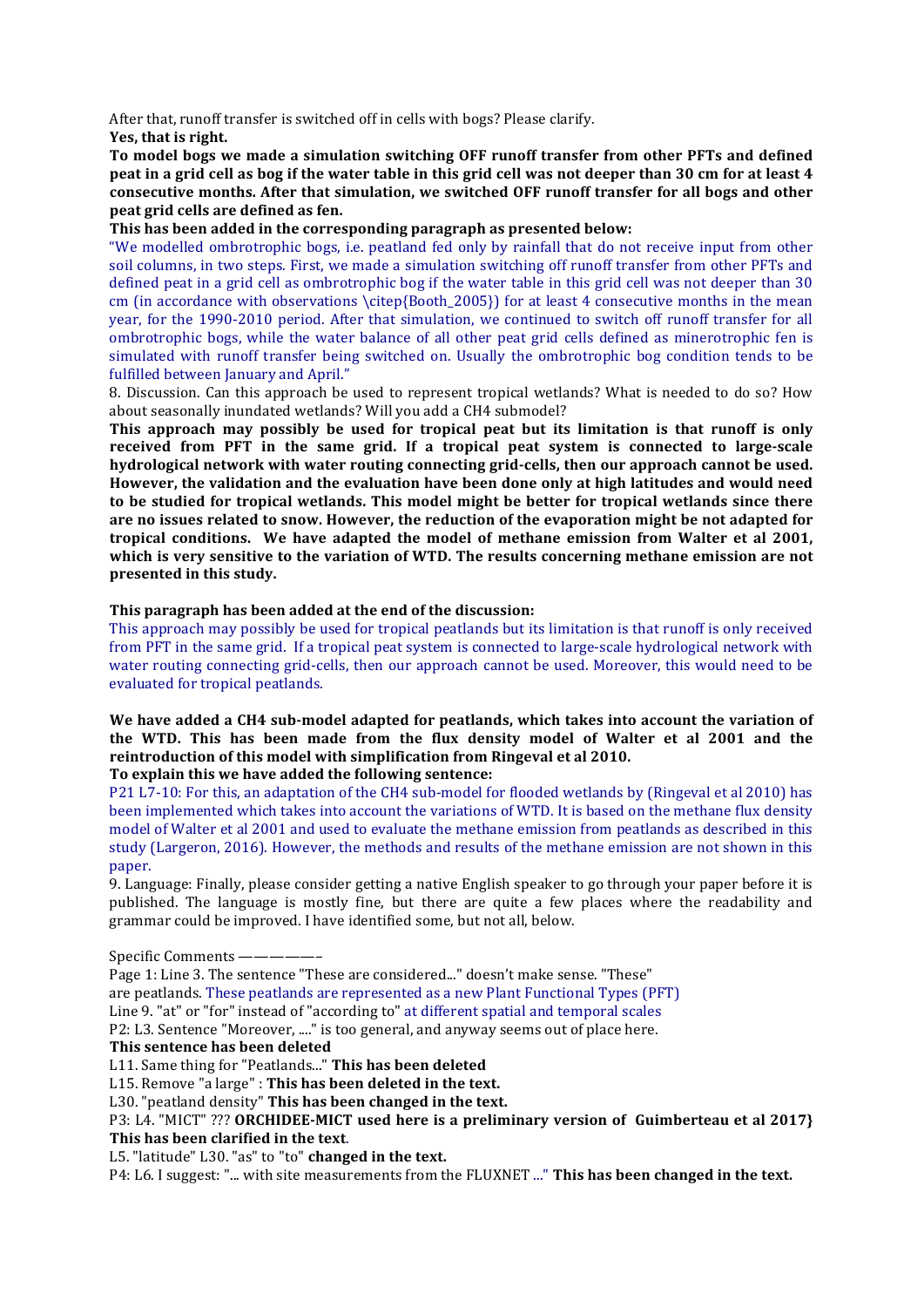L18. "shallow" vegetation? Do you mean low? Yes, low vegetation. This has been changed in the text.

L21. Västerbotten **changed** in the text L28. remove final "of" **deleted in the text** 

P5: L23: I suggest "in reasonable agreement with" instead This has been changed instead of in **adequacy**

L30-32: Mention that some models do have this stress, e.g. LPJ-WHyMe

In peatlands, the vegetation can survive in saturated areas. The representation of inundation stress is taking into account in some models such as LPJ-WHy \citep{Wania\_2009b}.

P7: L4-7: I'm confused, was a simple bucket approach used, or did the infiltration etc follow STD ORCHIDEE? Eqns. 1 & 2. Do the Beta factors depend on vegetation type/PFT?

In this study, we used the standard 11 layers described by De Rosnay 1999. However, the WTD is diagnosed by taking into account all the water contained in each layer previously diagnosed, as if it were transferred to a bucket.

The parameter  $B_{\text{inter}}$  and  $B_{\text{transpir}}$  is calculated for each PFT. However,  $B_{\text{evap}}$  is calculated only per grid cell. This explains why we applied the reduction factor R only in function of the fraction fpeat. **To** avoid confusion, the following sentences has been added P7 L14: "In this study, we use the standard 11-layers scheme of ORCHIDEE as described by \citet{DeRosnay\_1999} to represent the hydrology of peatlands."

P7 L35 P8 L1: The parameters  $B_{\text{inter}}$  and  $B_{\text{transpir}}$  are calculated for each PFT. However, the evaporation capacity  $B_{\text{evap}}$  is calculated only in function of the grid cell

P8: - In general, I'd recommend you use "soil moisture" instead of "humidity" in the text. - R is described as a resistance and a reduction. - Eqn 3: so does this mean that when fpeat = 1, R = 1, so there is NO evaporation from the peatland? Is that justified?

**We choose a resistance R in accordance with the soil moisture. I changed reduction into resistance** and soil moisture instead of humidity. When fpeat=1 (almost never the case) the evaporation is not reduced. This sentence has been added in the text:

"The reduction of evaporation does not occurs when  $f$  {peat}=1\$."

L10-12. show the improved latent heat flux! **The figure has been added with the Figure 1. Caption**: (b) Observed (black) and modelled (green) turbulent latent heat flux (LE) in  $W/m2$  of the peatland site of Siikaneva

P9: Fig.2 - is PFT grass simply the same simulation without the Vcmax reduction? **PFT grass doesn't have** the Vcmax reduction and doesn't have the hydrological processes applied to the PFT peatland. L14. "snowfall and rainfall" **changed in the text** 

P10: L1. evidence for "may"? I have changed the following sentence: This bias can be explained by the amount of water from groundwater, which is not represented in the model. The opposite is observed at the Siikaneva site and could come from an outgoing flow as a small drainage rate.

L1-2. unclear what's meant here. **This has been modified in the text as following:** "The opposite is observed at the Siikaneva site where the WTD is overestimated. This could come from an outgoing flow as a small drainage rate."

L3-5. But didn't you force Fajemyr with observed precipitation? If so, the WTP reduction on Feb/Mar should also be seen in the observations. Is the problem frozen soil? If so, where is the soil water coming from in reality? Is there justification for the sensitivity test described in Lines 9-10? **The modelled WTD** of peatlands are diagnosed from the FLUXNET precipitation of this site. 2005 is a dry vears and could explain why the modelled WTD is deeper than observations. In reality, there might be different properties of the soil as well as presence of mosses that can hold water. This has been added in the text:

"The specific vegetation at the Fajemyr site such as mosses helps to hold the water which can then be infiltrated into the soil. The underestimation of the modelled WTD can be explained in part by the absence of the representation of mosses in the model."

P11: Fig 5. Describe the zoomed section in caption. **Sentence added to the caption:** 

The region of western Siberia (zoomed area) has been used for a sensitivity study of peatland to precipitation. 

P12: L1-2. Obvious? Sec. 3.3.1 - please identify the Ob basin in a Figure. **This has been added in Fig 4a** P13: Fig 7. There is no "center". Please identify with a, b and c, as in Fig 8. **This has been changed** 

L8. "first show" - but both are in Fig 7! This sentence has been deleted

P15: L10. "reduction" instead of "difference" **changed in the text** 

L24. RE snow - more detail needed. This has been added in the text: (now P17-L11) "The new multilayer snow scheme, not included in the model version used here, better represents snow depth and snow water equivalent (SWE), which were previously both underestimated in ORCHIDEE. This corrects the